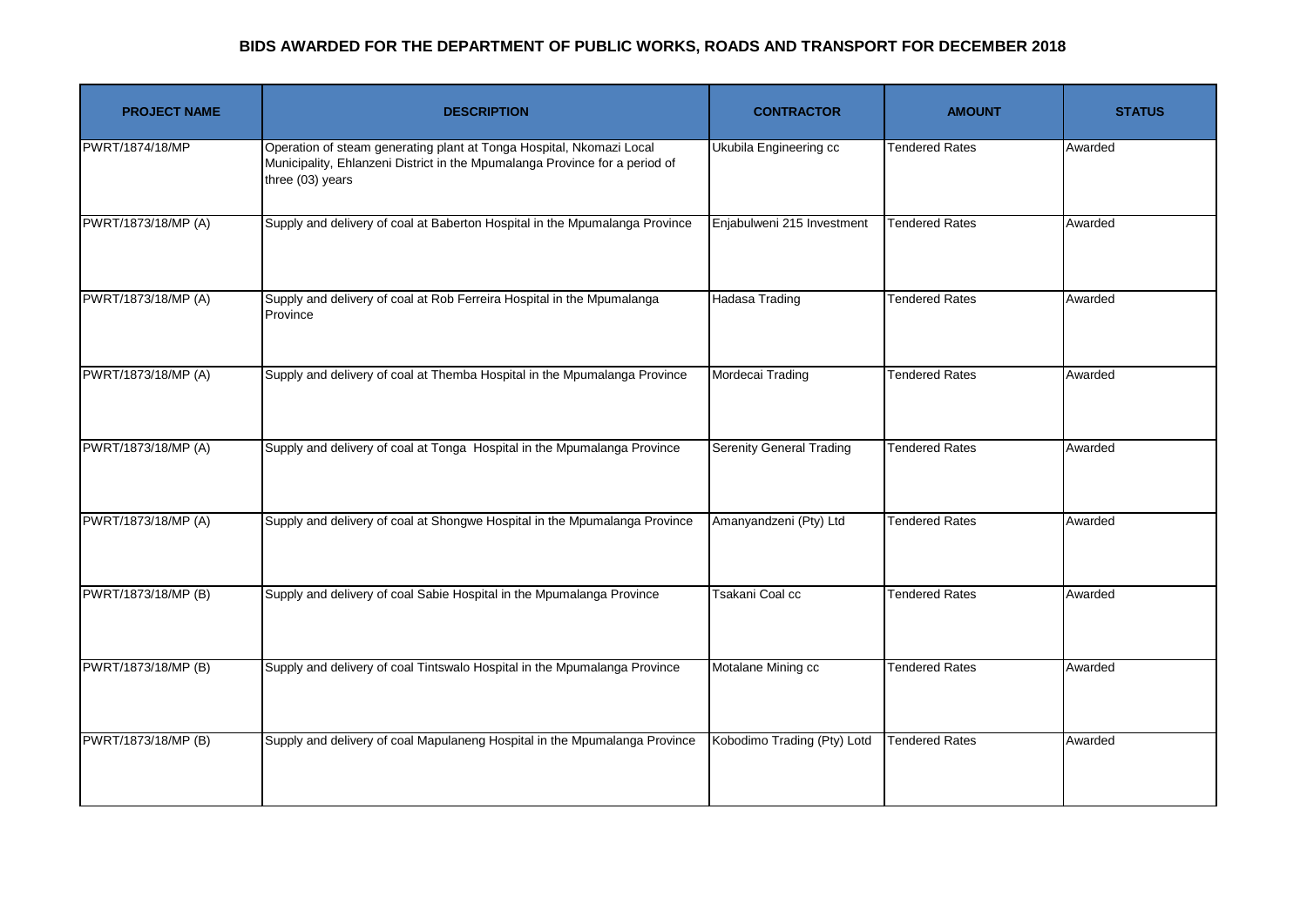| PWRT/1873/18/MP (B) | Supply and delivery of coal Lydenburg Hospital in the Mpumalanga Province                                                                                                                                                                                                                                  | Above and Beyond Trading<br>104        | <b>Tendered Rates</b> | Awarded |
|---------------------|------------------------------------------------------------------------------------------------------------------------------------------------------------------------------------------------------------------------------------------------------------------------------------------------------------|----------------------------------------|-----------------------|---------|
| PWRT/1873/18/MP (C) | Supply and delivery of coal Middelburg Hospital in the Mpumalanga Province                                                                                                                                                                                                                                 | Kiabuse (Pty) Ltd                      | <b>Tendered Rates</b> | Awarded |
| PWRT/1873/18/MP (C) | Supply and delivery of coal Witbank Hospital in the Mpumalanga Province                                                                                                                                                                                                                                    | Nebo Coal cc                           | <b>Tendered Rates</b> | Awarded |
| PWRT/1636/18/MP     | Preparation of steam boilers for inspection according to the Occupation Health<br>and safety Act (Act 85 of 1993) and general maintenance and servicing of<br>steam boilers at various institutions in Ehlanzeni and Bohlabela District within<br>the Mpumalanga Province for a period of three (03) years | Ukubila Engineering cc                 | <b>Tendered Rates</b> | Awarded |
| PWRT/SAN/061/18/MP  | Mgwezani Primary School: Upgrading of basic services in the Mpumalanga<br>Province                                                                                                                                                                                                                         | PA Letsoalo Construction               | R 3 173 831.18        | Awarded |
| PWRT/SAN/158/18/MP  | Lugedlane Primary School: Upgrading of basic services in the Mpumalanga<br>Province                                                                                                                                                                                                                        | Langa Lebalele Trading                 | R 4 287 404.82        | Awarded |
| PWRT/SAN/154/18/MP  | Nkukhunda Primary School: Upgrading of basic services in the Mpumalanga<br>Province                                                                                                                                                                                                                        | <b>Sitamela Sive Trading</b>           | R 2 871 022.99        | Awarded |
| PWRT/SAN/110/18/MP  | Ukuphumulakwesizwe Primary School: Upgrading of basic services in the<br>Mpumalanga Province                                                                                                                                                                                                               | Fenekwane Construction and<br>Projects | R 2 877 639.24        | Awarded |
| PWRT/SAN/012/18/MP  | Mayisa Secondary School: Upgrading of basic services in the Mpumalanga<br>Province                                                                                                                                                                                                                         | Just Right Trading (Pty) Ltd           | R 704 950.00          | Awarded |
| PWRT/SAN/060/18/MP  | Matiba Primary School: Upgrading of basic services in the Mpumalanga<br>Province                                                                                                                                                                                                                           | Just Right Trading (Pty) Ltd           | R 3 447 474.72        | Awarded |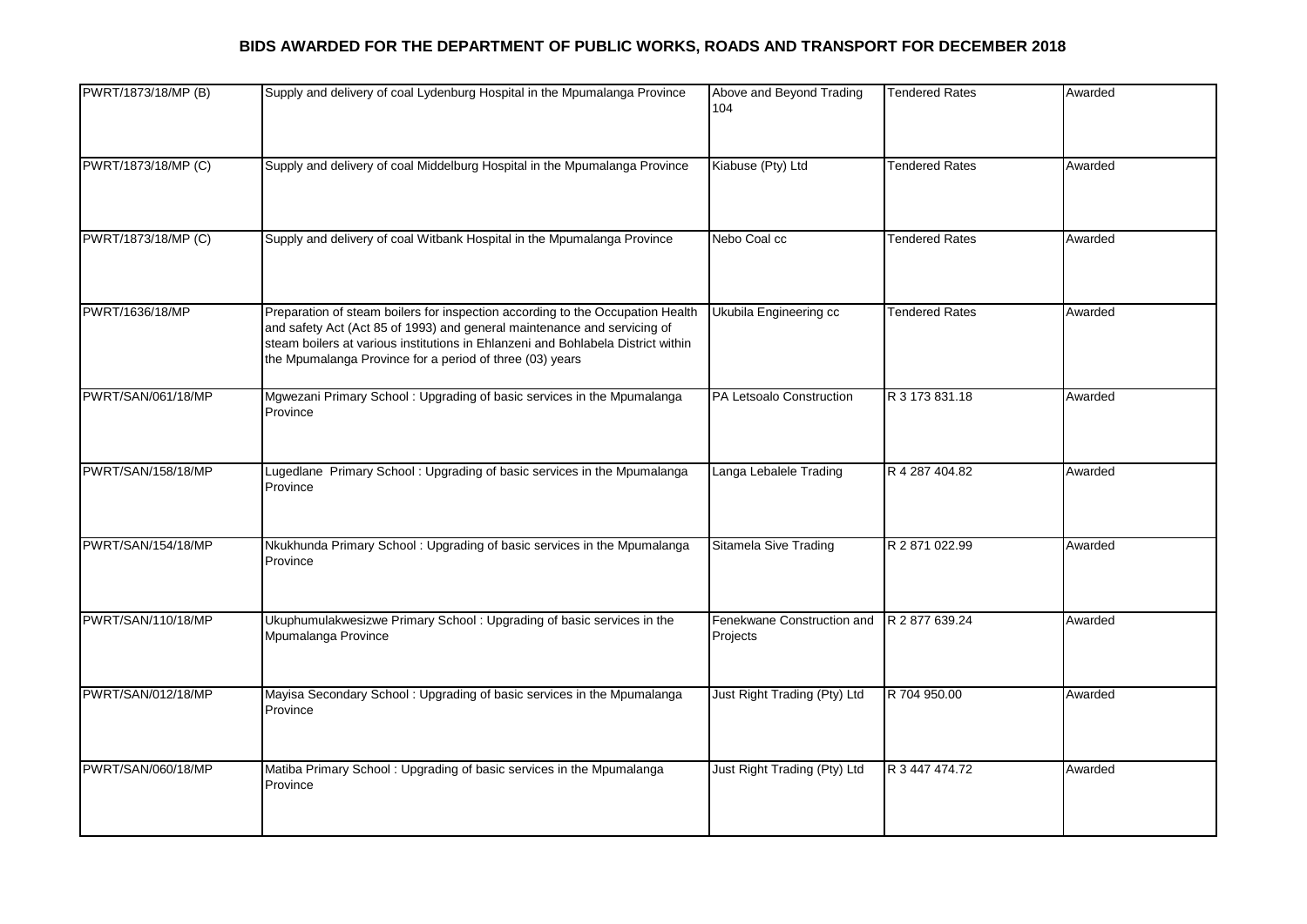| PWRT/SAN/123/18/MP | Nobuhle Primary School: Upgrading of basic services in the Mpumalanga<br>Province                 | Sihlogo Trading (Pty) Ltd                   | R 2 524 805.80 | Awarded |
|--------------------|---------------------------------------------------------------------------------------------------|---------------------------------------------|----------------|---------|
| PWRT/SAN/109/18/MP | Somlokothwa Primary School: Upgrading of basic services in the Mpumalanga<br>Province             | Holliday Housekeeping and<br>Gardening      | R 2 986 429.37 | Awarded |
| PWRT/SAN/104/18/MP | Emfundweni Primary School: Upgrading of basic services in the Mpumalanga<br>Province              | Xilombe Business and Social<br>Consultants  | R 3 273 618.52 | Awarded |
| PWRT/SAN/105/18/MP | Mohlatseng Primary School: Upgrading of basic services in the Mpumalanga<br>Province              | <b>Ubumbano Property</b>                    | R 2 278 044.00 | Awarded |
| PWRT/SAN/064/18/MP | Musi Primary School: Upgrading of basic services in the Mpumalanga Province Servipro Zenzonhle JV |                                             | R 1 564 742.33 | Awarded |
| PWRT/SAN/062/18/MP | Mkhayo Primary School: Upgrading of basic services in the Mpumalanga<br>Province                  | <b>New Elastination Trading</b>             | R 2 850 311.23 | Awarded |
| PWRT/SAN/063/18/MP | Moniwa Secondary School: Upgrading of basic services in the Mpumalanga<br>Province                | Basadi Civil Construction                   | R 1 521 099.83 | Awarded |
| PWRT/SAN/161/18/MP | Zibokwane Primary School: Upgrading of basic services in the Mpumalanga<br>Province               | Maphoshana Construction                     | R 1 099 763.40 | Awarded |
| PWRT/SAN/155/18/MP | Welgevond Primary School: Upgrading of basic services in the Mpumalanga<br>Province               | Maphoyisa Construction and<br>Accommodation | R 2 484 307.68 | Awarded |
| PWRT/SAN/059/18/MP | Mapondo Primary School: Upgrading of basic services in the Mpumalanga<br>Province                 | Minosa Trading and Projects<br>СC           | R 3 167 857.85 | Awarded |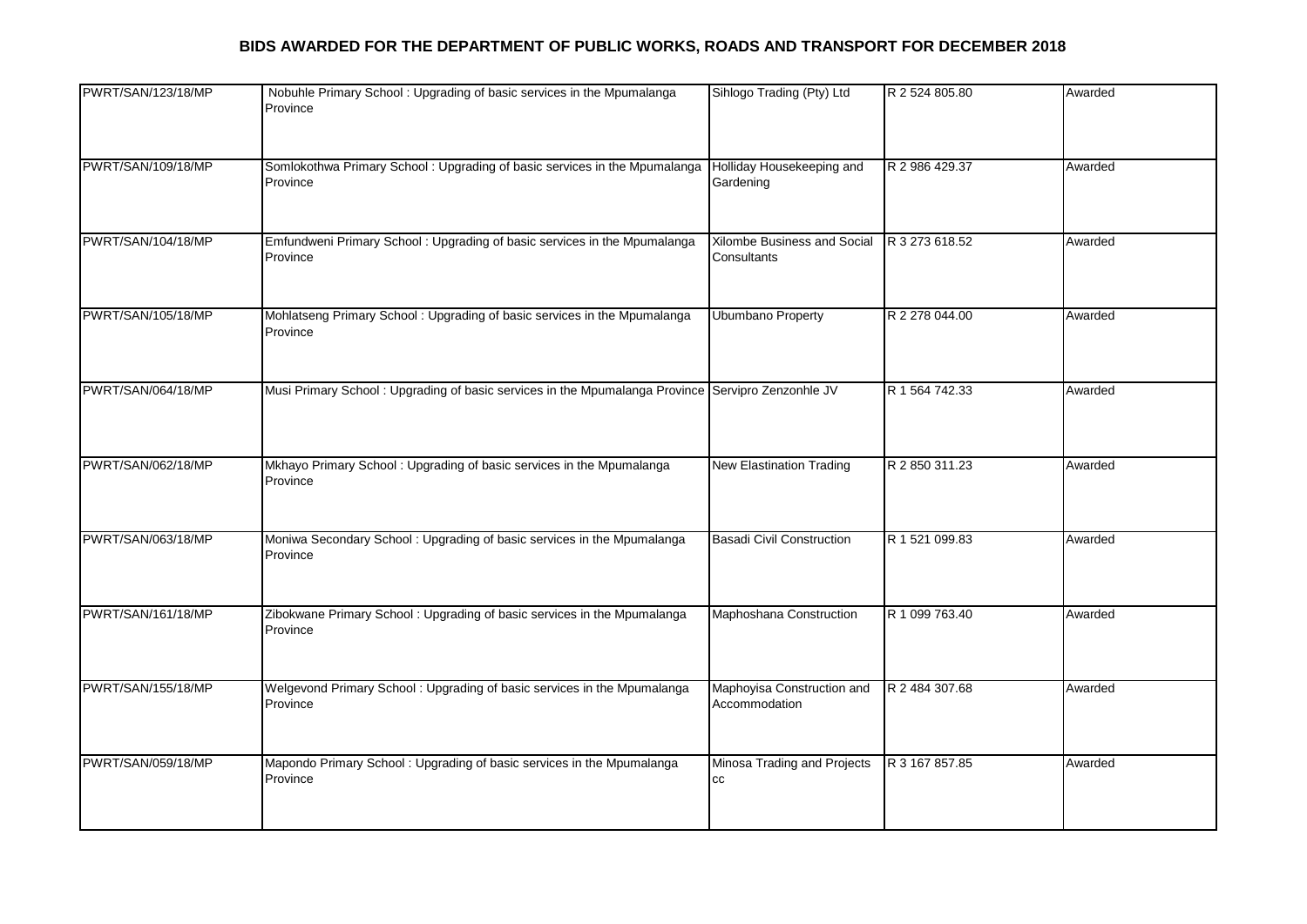| PWRT/SAN/145/18/MP | Nkosabo Primary School: Upgrading of basic services in the Mpumalanga<br>Province       | Mashinini's Trading cc                       | R 2 955 215.95 | Awarded |
|--------------------|-----------------------------------------------------------------------------------------|----------------------------------------------|----------------|---------|
| PWRT/SAN/038/18/MP | Ntseneng Primary School: Upgrading of basic services in the Mpumalanga<br>Province      | Makhayeni Sint Trading cc                    | R 1 457 005.15 | Awarded |
| PWRT/SAN/045/18/MP | Ramabifi Primary School: Upgrading of basic services in the Mpumalanga<br>Province      | Zembeleni Transport and<br>Projects          | R 1 864 875.31 | Awarded |
| PWRT/SAN/046/18/MP | Ramantsho Primary School: Upgrading of basic services in the Mpumalanga<br>Province     | Molatebo Construction (Pty)<br>Ltd           | R 1 884 657.38 | Awarded |
| PWRT/SAN/029/18/MP | Ditholo Combined School: Upgrading of basic services in the Mpumalanga<br>Province      | Sipho - Mlungisi Trading<br>Enterprise       | R 2 269 350.76 | Awarded |
| PWRT/SAN/030/18/MP | Ekuphakameni Primary School : Upgrading of basic services in the<br>Mpumalanga Province | <b>Asiam Trading</b>                         | R 2 469 565.55 | Awarded |
| PWRT/SAN/032/18/MP | Khuphukani Primary School: Upgrading of basic services in the Mpumalanga<br>Province    | Nyako Infra and Engineering                  | R 2 708 295.08 | Awarded |
| PWRT/SAN/146/18/MP | Legogote Primary School: Upgrading of basic services in the Mpumalanga<br>Province      | Mayibuye Multi Cultural<br>Window            | R 3 535 783.20 | Awarded |
| PWRT/SAN/041/18/MP | Thokozani Primary School: Upgrading of basic services in the Mpumalanga<br>Province     | Msongelwa General Trading                    | R 2 600 695.45 | Awarded |
| PWRT/SAN/016/18/MP | Thushanang Primary School: Upgrading of basic services in the Mpumalanga<br>Province    | Khombisa Enterprise (Pty) Ltd R 2 353 916.70 |                | Awarded |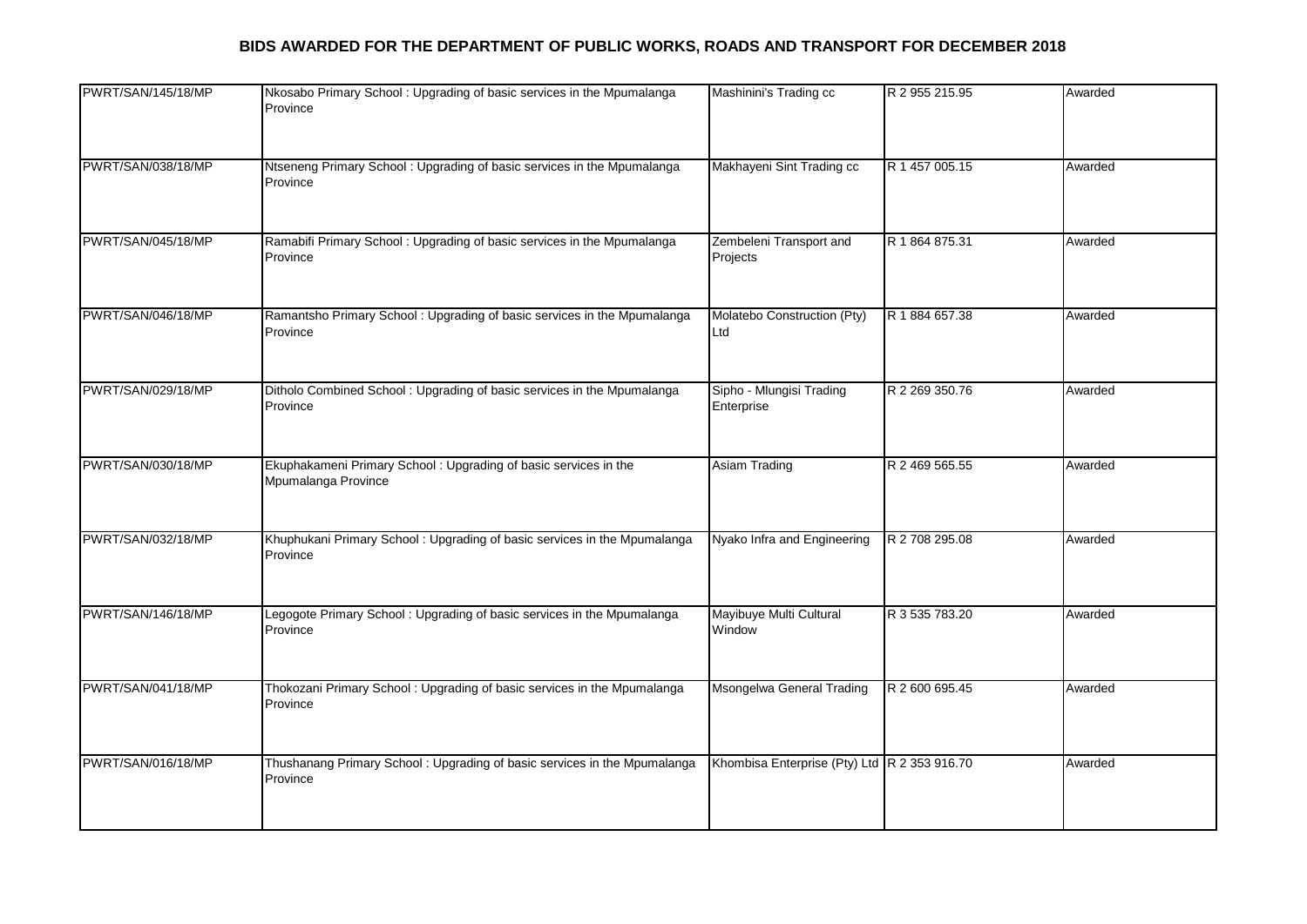| PWRT/SAN/028/18/MP | Bingiwe Secondary School: Upgrading of basic services in the Mpumalanga<br>Province   | Mordecai Trading                              | R 2 972 751.93 | Awarded |
|--------------------|---------------------------------------------------------------------------------------|-----------------------------------------------|----------------|---------|
| PWRT/SAN/054/18/MP | Gijima Primary School: Upgrading of basic services in the Mpumalanga<br>Province      | Tandendza Construction and<br>Project         | R 2 573 079.26 | Awarded |
| PWRT/SAN/002/18/MP | Sakhile Primary School: Upgrading of basic services in the Mpumalanga<br>Province     | <b>AMK Business Enterprise</b>                | R 2 647 332.42 | Awarded |
| PWRT/SAN/027/18/MP | Vukuzame Secondary School: Upgrading of basic services in the Mpumalanga<br>Province  | Kamoso Projects                               | R 2 066 288.13 | Awarded |
| PWRT/SAN/025/18/MP | Thembalihle Primary School: Upgrading of basic services in the Mpumalanga<br>Province | NLX Xaba Trading and<br>Projects              | R 2 714 871.27 | Awarded |
| PWRT/SAN/149/18/MP | Bondzeni Primary School: Upgrading of basic services in the Mpumalanga<br>Province    | Khenkhane Trading                             | R 2 853 579.07 | Awarded |
| PWRT/SAN/119/18/MP | Houtenbek Primary School: Upgrading of basic services in the Mpumalanga<br>Province   | JV Ntuli Transport and Trading R 2 798 146.77 |                | Awarded |
| PWRT/SAN/152/18/MP | Sesete Primary School: Upgrading of basic services in the Mpumalanga<br>Province      | Ithulile Youth Investments                    | R 3 709 879.07 | Awarded |
| PWRT/SAN/153/18/MP | Dipere Primary School: Upgrading of basic services in the Mpumalanga<br>Province      | <b>Mnatho Trading Enterprise</b>              | R 2 821 321.57 | Awarded |
| PWRT/SAN/150/18/MP | Mavandla Primary School: Upgrading of basic services in the Mpumalanga<br>Province    | <b>Mailatoa Designs</b>                       | R 2 471 239.14 | Awarded |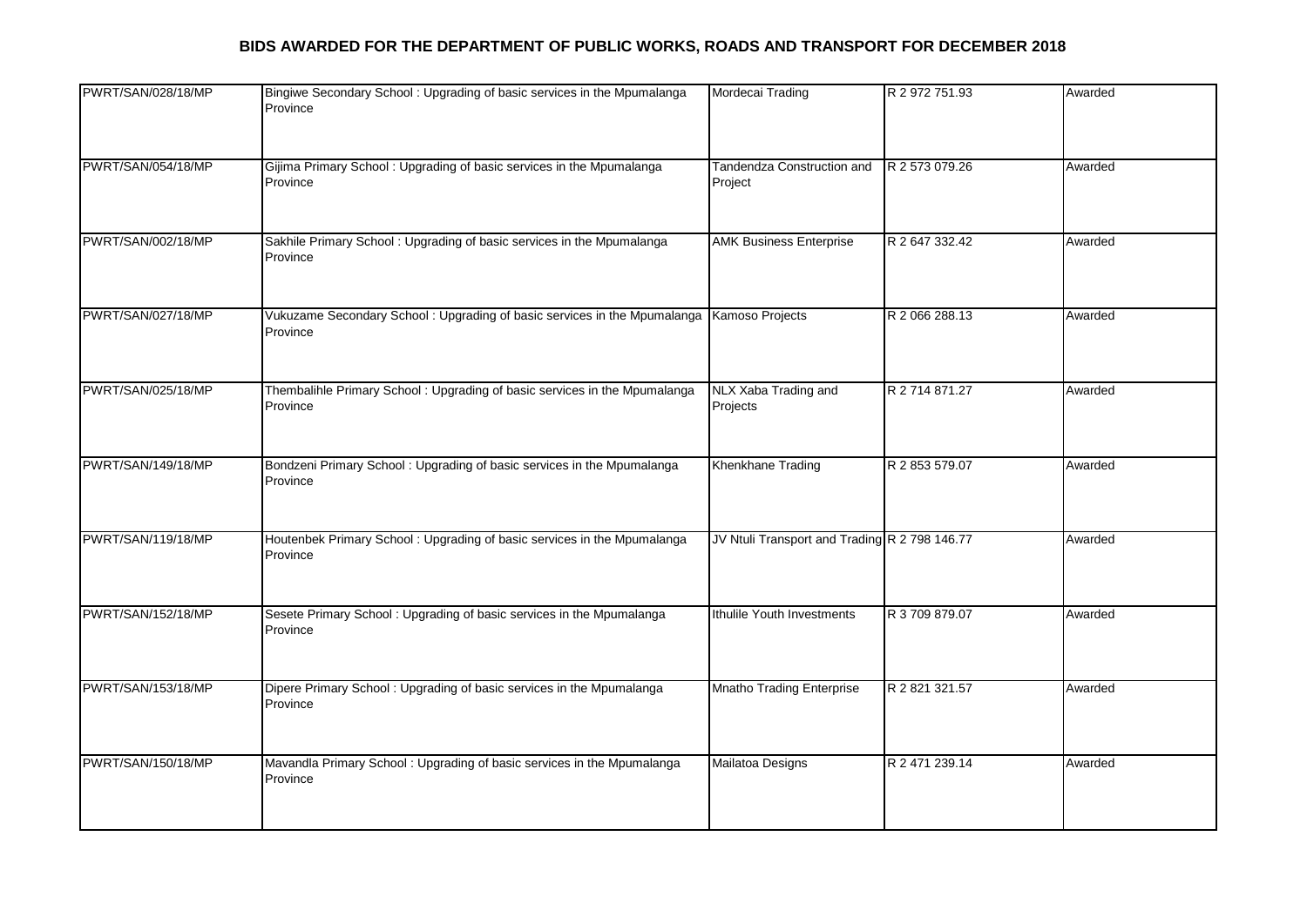| PWRT/SAN/148/18/MP | Ramachaane Primary School: Upgrading of basic services in the Mpumalanga<br>Province                          | Masizile Cleaning and Trading R 2 785 269.07 |                | Awarded |
|--------------------|---------------------------------------------------------------------------------------------------------------|----------------------------------------------|----------------|---------|
| PWRT/SAN/151/18/MP | Moholoholo Primary School: Upgrading of basic services in the Mpumalanga<br>Province                          | Amanyandzeni (Pty) Ltd                       | R 2 821 321.57 | Awarded |
| PWRT/SAN/166/18/MP | Jerusalem Primary School: Upgrading of basic services in the Mpumalanga<br>Province                           | Kiabuse (Pty) Ltd                            | R 3 287 002.32 | Awarded |
| PWRT/SAN/132/18/MP | Enon Primary School: Upgrading of basic services in the Mpumalanga<br>Province                                | Magicita Projects                            | R 2 101 746.30 | Awarded |
| PWRT/SAN/121/18/MP | Inkululeko Primary School: Upgrading of basic services in the Mpumalanga<br>Province                          | Impisi General Construction                  | R 2 124 810.93 | Awarded |
| PWRT/SAN/170/18/MP | Esibusweni Combined School : Upgrading of basic services in the Mpumalanga SMB Development Planet<br>Province |                                              | R 3 297 414.02 | Awarded |
| PWRT/SAN/131/18/MP | Yellowstone Primary School: Upgrading of basic services in the Mpumalanga<br>Province                         | Liduka (Pty) Ltd                             | R 2 126 136.77 | Awarded |
| PWRT/SAN/087/18/MP | Barnery Primary School: Upgrading of basic services in the Mpumalanga<br>Province                             | Ngwekazi Business Enterprise R 3 086 125.90  |                | Awarded |
| PWRT/SAN/088/18/MP | Ben W Mashego Secondary School: Upgrading of basic services in the<br>Mpumalanga Province                     | <b>Ganandane Business</b><br>Enterprise      | R 1 692 872.50 | Awarded |
| PWRT/SAN/089/18/MP | Ditau Secondary School: Upgrading of basic services in the Mpumalanga<br>Province                             | Megalox (Pty) LTD                            | R 1 924 265.20 | Awarded |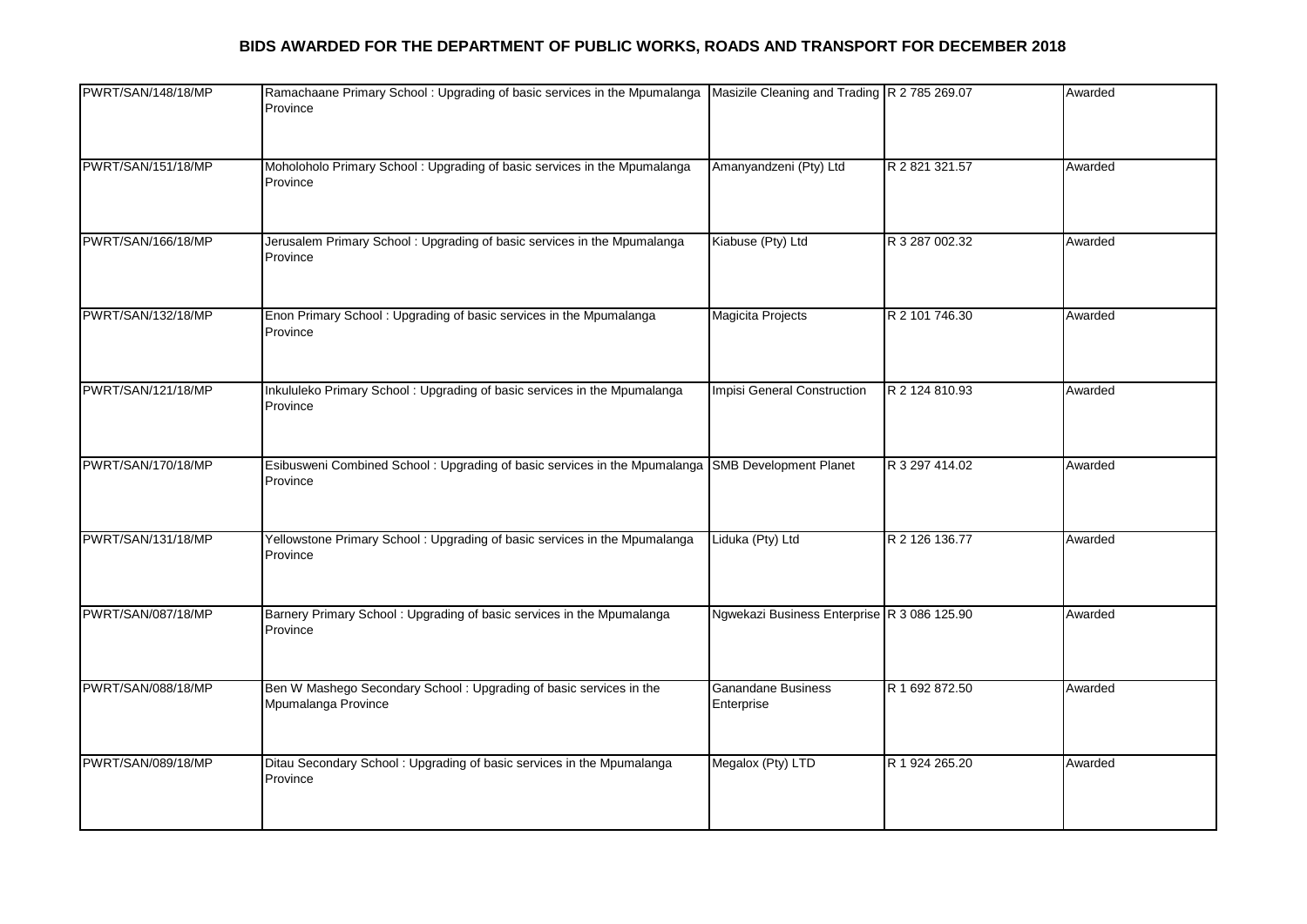| PWRT/SAN/090/18/MP | Hlalakahle Primary School: Upgrading of basic services in the Mpumalanga<br>Province                                              | Mela Okuhle Trading<br>Enterprise  | R 2 248 753.10 | Awarded |
|--------------------|-----------------------------------------------------------------------------------------------------------------------------------|------------------------------------|----------------|---------|
| PWRT/SAN/092/18/MP | Mahlale High School: Upgrading of basic services in the Mpumalanga Province Mzish Trading Enterprise                              |                                    | R 1 590 535.10 | Awarded |
| PWRT/SAN/092/18/MP | Marongwane Primary School: Upgrading of basic services in the Mpumalanga<br>Province                                              | Rephuthane Building                | R 2 614 833.10 | Awarded |
| PWRT/SAN/094/18/MP | Masenyane Primary School: Upgrading of basic services in the Mpumalanga<br>Province                                               | <b>Central Bridge Trading</b>      | R 2 695 133.10 | Awarded |
| PWRT/SAN/073/18/MP | Motlamogale Lower and High Primary School : Upgrading of basic services in<br>the Mpumalanga Province                             | Segwere Transport and<br>Projects  | R 3 444 287.26 | Awarded |
| PWRT/SAN/077/18/MP | Sethare Higher Primary School: Upgrading of basic services in the<br>Mpumalanga Province                                          | Mutsetseleri Trading<br>Enterprise | R 3 566 355.97 | Awarded |
| PWRT/SAN/071/18/MP | Glen Eland Combined School : Upgrading of basic services in the Mpumalanga Ndivho General Maintenance<br>Province                 |                                    | R 3 150 805.59 | Awarded |
| PWRT/SAN/160/18/MP | Zakheleni Primary School: Upgrading of basic services in the Mpumalanga<br>Province                                               | Lerandzu Trading                   | R 3 501 212.27 | Awarded |
| PWRT/SAN/031/18/MP | Gijamphezeni Primary School: Upgrading of basic services in the Mpumalanga Kwena Meetseng Construction R 2 832 074.07<br>Province |                                    |                | Awarded |
| PWRT/SAN/033/18/MP | Kome Primary School: Upgrading of basic services in the Mpumalanga<br>Province                                                    | <b>Nelizu Trading</b>              | R 1 885 163.27 | Awarded |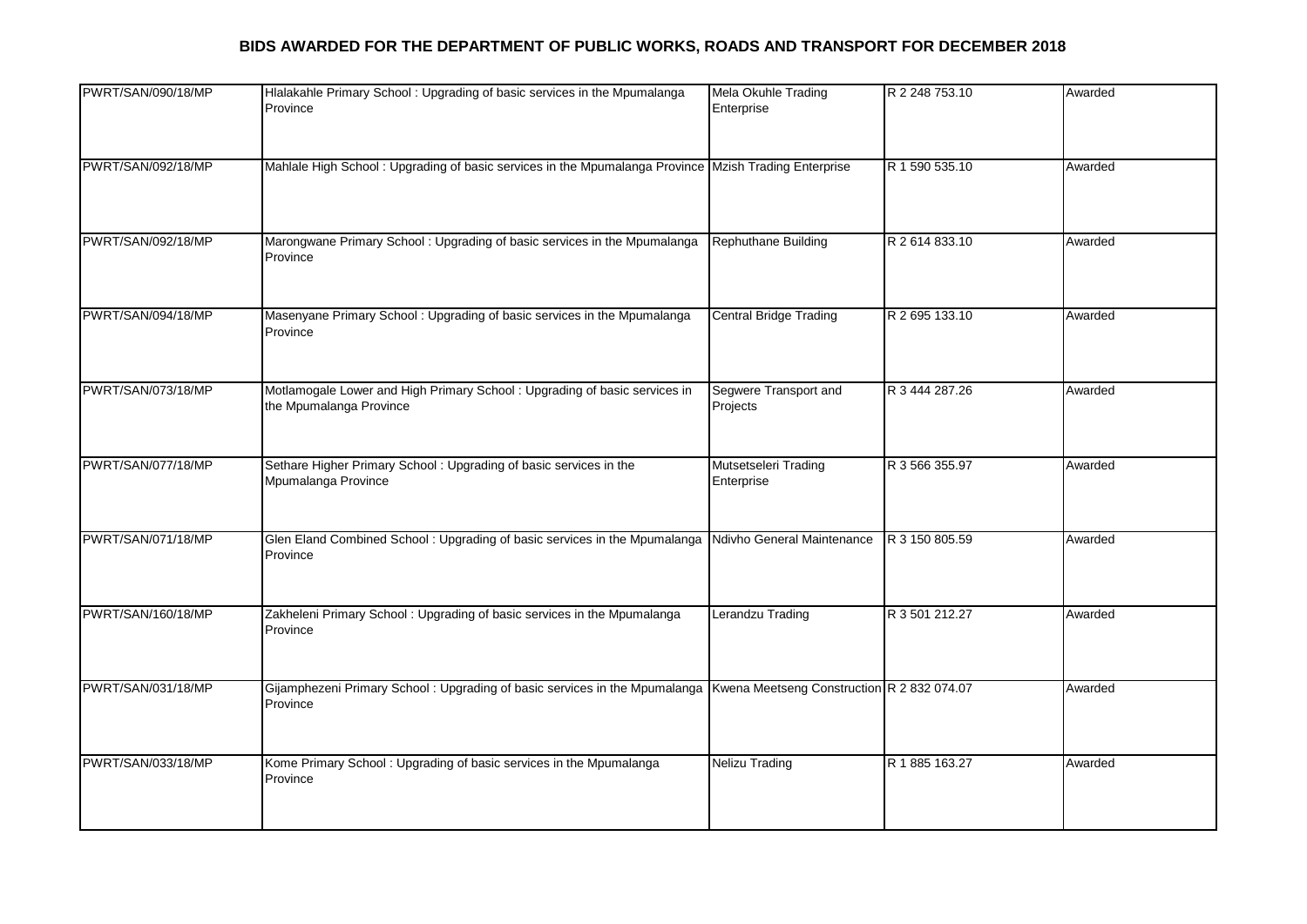| PWRT/SAN/034/18/MP  | Madikole Primary School: Upgrading of basic services in the Mpumalanga<br>Province                            | Phelembe Investment                       | R 840 208.09    | Awarded |
|---------------------|---------------------------------------------------------------------------------------------------------------|-------------------------------------------|-----------------|---------|
| PWRT/SAN/036/18/MP  | Malebo Secondary School: Upgrading of basic services in the Mpumalanga<br>Province                            | Kevlethu Trading (Pty) Ltd                | R 1 790 305.02  | Awarded |
| PWRT/SAN/039/18/MP  | Patric Mankolane Primary School: Upgrading of basic services in the<br>Mpumalanga Province                    | Courtesy Management                       | R 2 768 824.27  | Awarded |
| PWRT/SAN/042/18/MP  | Phumzile Secondary School: Upgrading of basic services in the Mpumalanga<br>Province                          | <b>Cycle and Civils Projects</b>          | R 2 838 399.07  | Awarded |
| PWRT/SAN/043/18/MP  | Prince SJ Primary School: Upgrading of basic services in the Mpumalanga<br>Province                           | Burewa Trading 84 cc                      | R 2 878 879.07  | Awarded |
| PWRT/SAN/045/18/MP  | Ramabale Primary School: Upgrading of basic services in the Mpumalanga<br>Province                            | Khuno Trading                             | R 2 818 504.07  | Awarded |
| PWRT/SAN/048/18/MP  | Refitlhile Primary School: Upgrading of basic services in the Mpumalanga<br>Province                          | <b>Bull Pool Projects</b>                 | R 2 814 338.77  | Awarded |
| PWRT/MAIN/062/18/MP | Hoxane College of Education: Renovation and repairs of the sub-district office<br>(EMS Office Building 1 & 2) | Mikano Mzish JV                           | R 11 106 922.39 | Awarded |
| PWRT/SAN/017/18/MP  | Vukuzenzele Secondary School: Upgrading of basic services in the<br>Mpumalanga Province                       | <b>Buhle Be-Africa Trading</b><br>(2GBPE) | R 1 731 936.46  | Awarded |
| PWRT/SAN/015/18/MP  | Thulani Primary School: Upgrading of basic services in the Mpumalanga<br>Province                             | Mathufana Holding                         | R 3 222 332.78  | Awarded |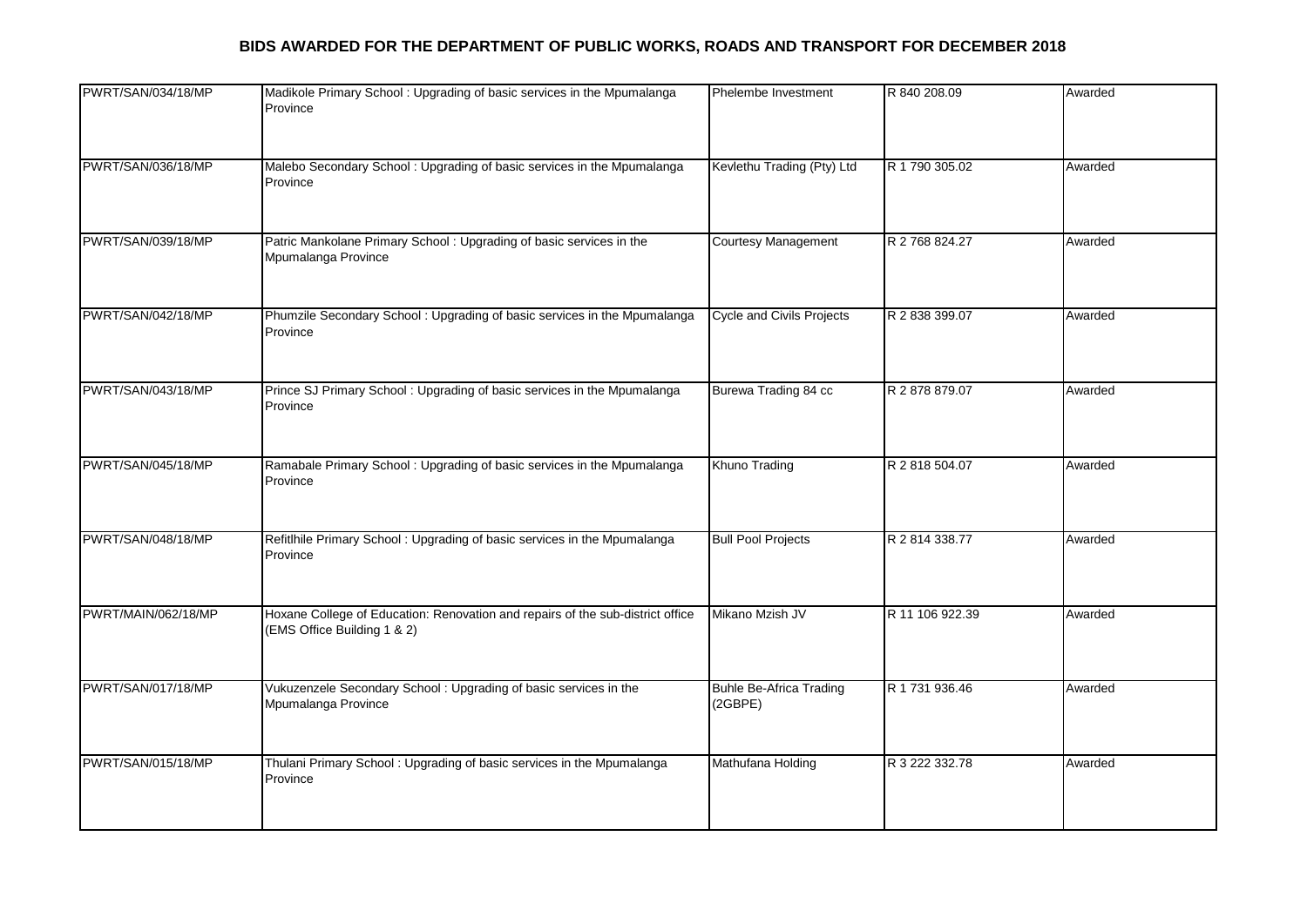| PWRT/SAN/044/18/MP | Radijoko Primary School: Upgrading of basic services in the Mpumalanga<br>Province     | Siphegama Trading                          | R 1 582 370.45 | Awarded |
|--------------------|----------------------------------------------------------------------------------------|--------------------------------------------|----------------|---------|
| PWRT/SAN/066/18/MP | Phambili Secondary school : Upgrading of basic services in the Mpumalanga<br>Province  | Kiabuse (PTY)LTD                           | R 2 573 841.68 | Awarded |
| PWRT/SAN/040/18/MP | Phake Primary School: Upgrading of basic services in the Mpumalanga<br>Province        | Dream Team Trading 572                     | R 3 312 722.32 | Awarded |
| PWRT/SAN/011/18/MP | Masobye Primary School: Upgrading of basic services in the Mpumalanga<br>Province      | Phelembe Investment Group                  | R 2 307 000.97 | Awarded |
| PWRT/SAN/051/18/MP | Emthonjeni Primary School: Upgrading of basic services in the Mpumalanga<br>Province   | Ndoni properties                           | R 3 837 966.99 | Awarded |
| PWRT/SAN/117/18/MP | Amandla Primary School: Upgrading of basic services in the Mpumalanga<br>Province      | SDM Construction and<br>Projects           | R 1 665 860.45 | Awarded |
| PWRT/SAN/103/18/MP | Babutheni Secondary School : Upgrading of basic services in the Mpumalanga<br>Province | Nomsithi Trading cc                        | R 2 022 234.98 | Awarded |
| PWRT/SAN/106/18/MP | Sakhe Primary School: Upgrading of basic services in the Mpumalanga<br>Province        | Rephuthane Building and<br><b>Building</b> | R 2 393 979.27 | Awarded |
| PWRT/SAN/107/18/MP | Semonate Combined School: Upgrading of basic services in the Mpumalanga<br>Province    | Zembeleni Transport and<br>Project         | R 2 022 234.98 | Awarded |
| PWRT/SAN/121/18/MP | Manyazela Primary School: Upgrading of basic services in the Mpumalanga<br>Province    | Maroala Enterprise                         | R 2 427 470.14 | Awarded |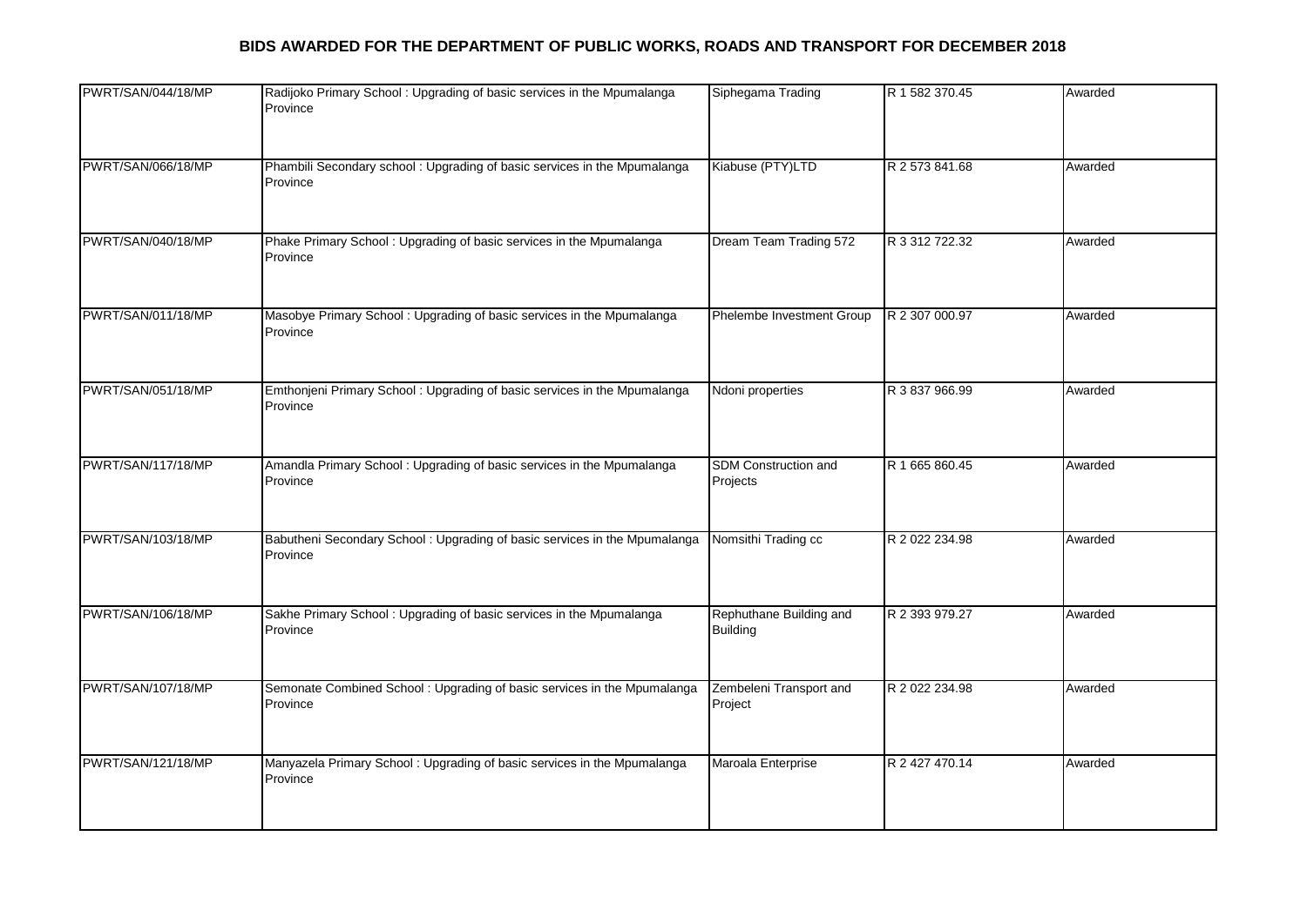| PWRT/SAN/111/18/MP | Velangezwi Primary School: Upgrading of basic services in the Mpumalanga<br>Province                     | <b>Mkatekisi General Trading</b>           | R 2 393 979.27 | Awarded |
|--------------------|----------------------------------------------------------------------------------------------------------|--------------------------------------------|----------------|---------|
| PWRT/SAN/112/18/MP | Vukile Primary School: Upgrading of basic services in the Mpumalanga<br>Province                         | Mailontoa Designs                          | R 2 393 979.27 | Awarded |
| PWRT/SAN/113/18/MP | Ndlela High School: Upgrading of basic services in the Mpumalanga Province                               | Bravoscan 160 cc                           | R 2 333 757.10 | Awarded |
| PWRT/SAN/114/18/MP | NJ Mahlangu High School: Upgrading of basic services in the Mpumalanga<br>Province                       | <b>Eyamavelase Trading</b><br>enterprise   | R 1 668 489.00 | Awarded |
| PWRT/SAN/115/18/MP | Sekusile Primary School: Upgrading of basic services in the Mpumalanga<br>Province                       | Maswini Trading Enterprise<br>(6GBPE)      | R 4 231 986.20 | Awarded |
| PWRT/SAN/133/18/MP | Gunwana Primary School: Upgrading of basic services in the Mpumalanga<br>Province                        | Siyakubabaza Trading                       | R 1 498 183.67 | Awarded |
| PWRT/SAN/138/18/MP | Joubertsvlei Primary School: Upgrading of basic services in the Mpumalanga<br>Province                   | Nomsithi Trading cc                        | R 2 625 989.35 | Awarded |
| PWRT/SAN/139/18/MP | Rondavel Primary School: Upgrading of basic services in the Mpumalanga<br>Province                       | Mbophakasithayi Management R 2 576 167.90  |                | Awarded |
| PWRT/SAN/100/18/MP | Syde Primary School (No Ablution Facilities) : Upgrading of basic services in<br>the Mpumalanga Province | Molelo Construction (5GBPE) R 2 528 544.10 |                | Awarded |
| PWRT/SAN/141/18/MP | Vukekuseni Primary School: Upgrading of basic services in the Mpumalanga<br>Province                     | <b>Lifeshield Home Security</b>            | R 2 571 567.12 | Awarded |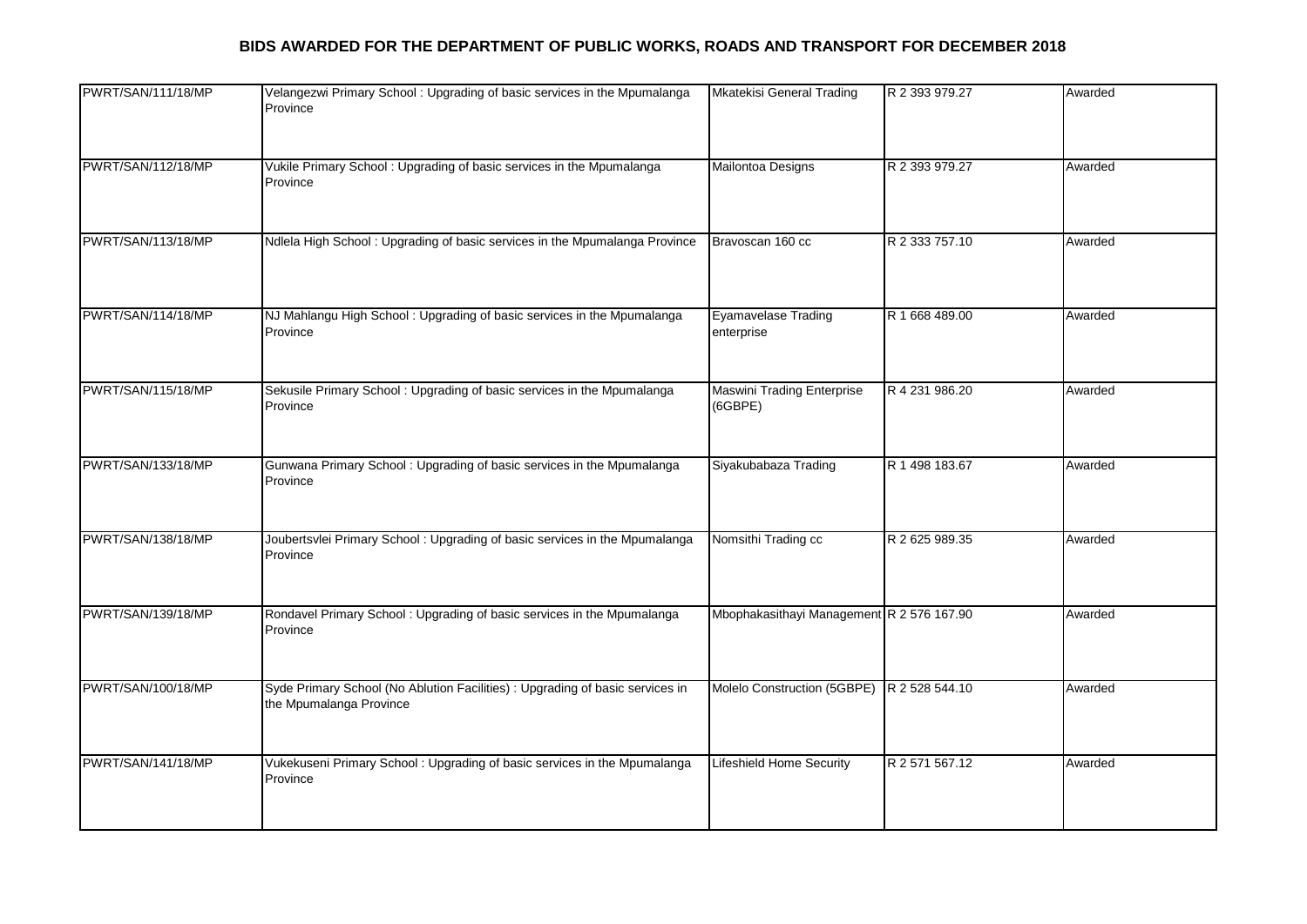| PWRT/SAN/091/18/MP | Madlala High School: Upgrading of basic services in the Mpumalanga Province Amanyandzeni (PTY)LTD |                                                      | R 2 524 805.80 | Awarded |
|--------------------|---------------------------------------------------------------------------------------------------|------------------------------------------------------|----------------|---------|
|                    |                                                                                                   |                                                      |                |         |
| PWRT/SAN/156/18/MP | Steyndorp Primary School: Upgrading of basic services in the Mpumalanga<br>Province               | Xylonor-Siphosezwe JV                                | R 2 420 901.80 | Awarded |
| PWRT/SAN/098/18/MP | Lake Chrissie Secondary School: Upgrading of basic services in the<br>Mpumalanga Province         | <b>Xibebu Trading</b>                                | R 2 436 156.00 | Awarded |
| PWRT/SAN/099/18/MP | Ncikinyane Primary School: Upgrading of basic services in the Mpumalanga<br>Province              | Makhandakhanda<br><b>Construction and Electrical</b> | R 796 864.00   | Awarded |
| PWRT/SAN/024/18/MP | Sothembani Primary School: Upgrading of basic services in the Mpumalanga<br>Province              | <b>Ndoni Properties</b>                              | R 2 718 138.24 | Awarded |
| PWRT/SAN/009/18/MP | Somarobogo Primary School: Upgrading of basic services in the Mpumalanga<br>Province              | Segwera Transport and<br>Projects                    | R 2 680 471.28 | Awarded |
| PWRT/SAN/022/18/MP | Sizisizwe Primary School: Upgrading of basic services in the Mpumalanga<br>Province               | Mela Okuhle Trading<br>Enterprise                    | R 2 798 431.10 | Awarded |
| PWRT/SAN/005/18/MP | Silamba Secondary School: Upgrading of basic services in the Mpumalanga<br>Province               | Maswini Trading Enterprise                           | R 2 904 804.17 | Awarded |
| PWRT/SAN/004/18/MP | Siboniwe Primary School: Upgrading of basic services in the Mpumalanga<br>Province                | Nyako Infra & Engineering                            | R 3 891 042.45 | Awarded |
| PWRT/SAN/003/18/MP | Sibongimpumelelo Primary School: Upgrading of basic services in the<br>Mpumalanga Province        | <b>SMB Development Planet</b>                        | R 3 943 770.18 | Awarded |